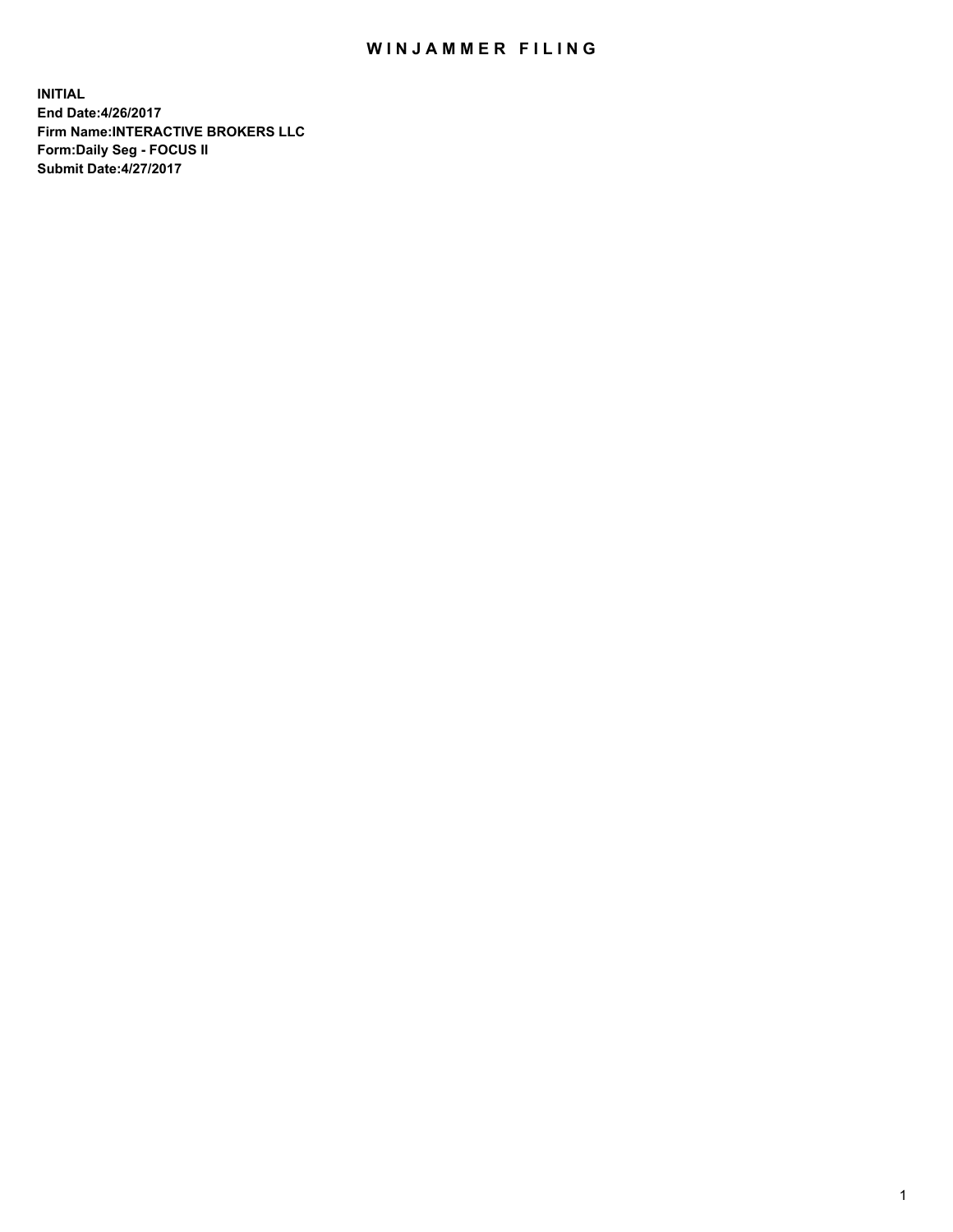## **INITIAL End Date:4/26/2017 Firm Name:INTERACTIVE BROKERS LLC Form:Daily Seg - FOCUS II Submit Date:4/27/2017 Daily Segregation - Cover Page**

| Name of Company<br><b>Contact Name</b><br><b>Contact Phone Number</b><br><b>Contact Email Address</b>                                                                                                                                                                                                                          | <b>INTERACTIVE BROKERS LLC</b><br>James Menicucci<br>203-618-8085<br><u>jmenicucci@interactivebrokers.c</u><br>om |
|--------------------------------------------------------------------------------------------------------------------------------------------------------------------------------------------------------------------------------------------------------------------------------------------------------------------------------|-------------------------------------------------------------------------------------------------------------------|
| FCM's Customer Segregated Funds Residual Interest Target (choose one):<br>a. Minimum dollar amount: ; or<br>b. Minimum percentage of customer segregated funds required:%; or<br>c. Dollar amount range between: and; or<br>d. Percentage range of customer segregated funds required between:% and%.                          | $\overline{\mathbf{0}}$<br>0<br>155,000,000 245,000,000<br>0 <sub>0</sub>                                         |
| FCM's Customer Secured Amount Funds Residual Interest Target (choose one):<br>a. Minimum dollar amount: ; or<br>b. Minimum percentage of customer secured funds required:%; or<br>c. Dollar amount range between: and; or<br>d. Percentage range of customer secured funds required between:% and%.                            | $\overline{\mathbf{0}}$<br>$\overline{\mathbf{0}}$<br>80,000,000 120,000,000<br>00                                |
| FCM's Cleared Swaps Customer Collateral Residual Interest Target (choose one):<br>a. Minimum dollar amount: ; or<br>b. Minimum percentage of cleared swaps customer collateral required:% ; or<br>c. Dollar amount range between: and; or<br>d. Percentage range of cleared swaps customer collateral required between:% and%. | $\overline{\mathbf{0}}$<br>$\overline{\mathbf{0}}$<br>0 <sub>0</sub><br><u>00</u>                                 |

Attach supporting documents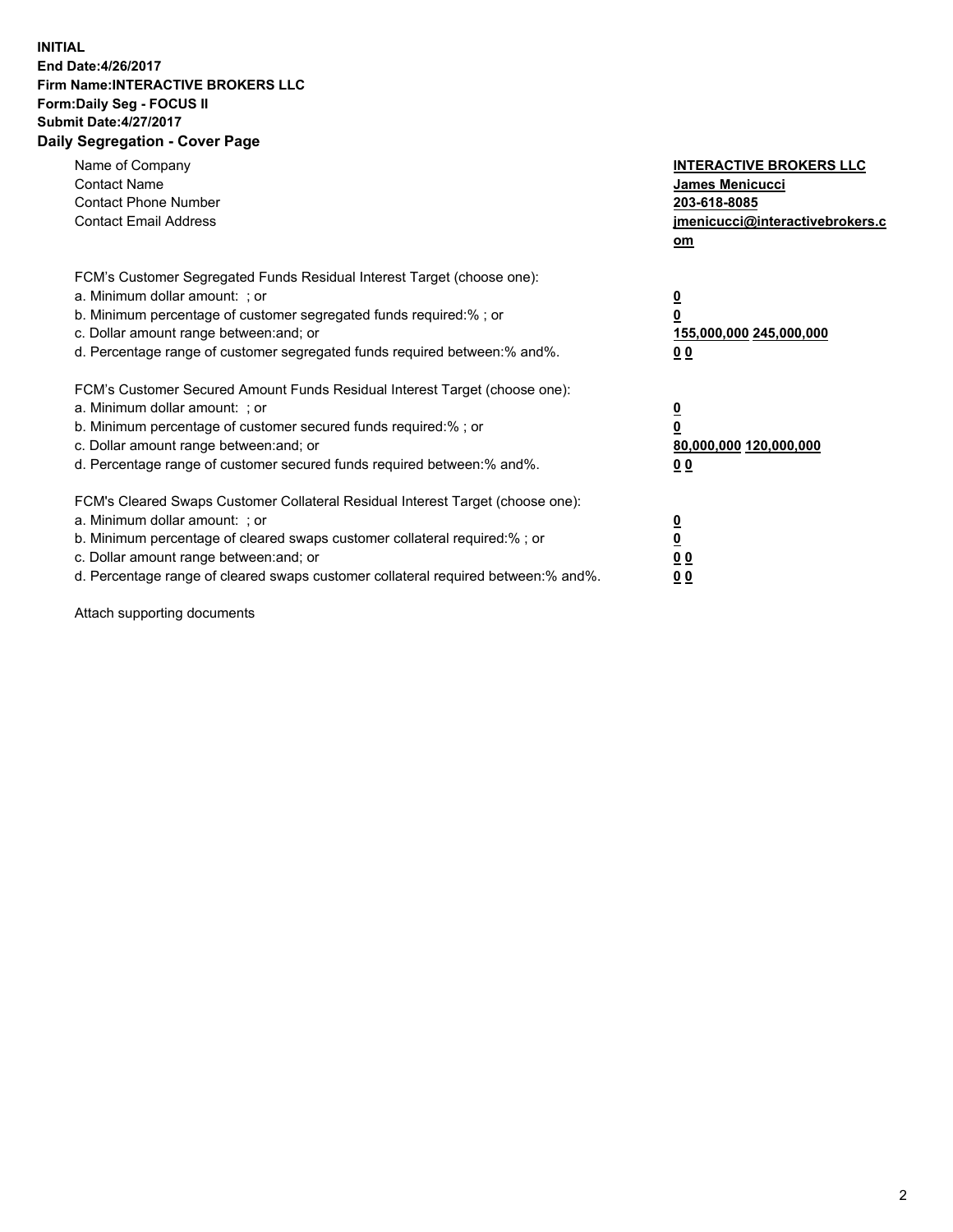## **INITIAL End Date:4/26/2017 Firm Name:INTERACTIVE BROKERS LLC Form:Daily Seg - FOCUS II Submit Date:4/27/2017 Daily Segregation - Secured Amounts**

|     | Daily Ocglegation - Occuled Amounts                                                         |                                  |
|-----|---------------------------------------------------------------------------------------------|----------------------------------|
|     | Foreign Futures and Foreign Options Secured Amounts                                         |                                  |
|     | Amount required to be set aside pursuant to law, rule or regulation of a foreign            | $0$ [7305]                       |
|     | government or a rule of a self-regulatory organization authorized thereunder                |                                  |
| 1.  | Net ledger balance - Foreign Futures and Foreign Option Trading - All Customers             |                                  |
|     | A. Cash                                                                                     | 323,004,045 [7315]               |
|     | B. Securities (at market)                                                                   | $0$ [7317]                       |
| 2.  | Net unrealized profit (loss) in open futures contracts traded on a foreign board of trade   | -1,471,034 [7325]                |
| 3.  | Exchange traded options                                                                     |                                  |
|     | a. Market value of open option contracts purchased on a foreign board of trade              | <b>73,803</b> [7335]             |
|     | b. Market value of open contracts granted (sold) on a foreign board of trade                | -31,978 [7337]                   |
| 4.  | Net equity (deficit) (add lines 1.2. and 3.)                                                | 321,574,836 [7345]               |
| 5.  | Account liquidating to a deficit and account with a debit balances - gross amount           | 1,255 [7351]                     |
|     |                                                                                             |                                  |
| 6.  | Less: amount offset by customer owned securities                                            | 0 [7352] 1,255 [7354]            |
|     | Amount required to be set aside as the secured amount - Net Liquidating Equity              | 321,576,091 [7355]               |
|     | Method (add lines 4 and 5)                                                                  |                                  |
| 7.  | Greater of amount required to be set aside pursuant to foreign jurisdiction (above) or line | 321,576,091 [7360]               |
|     | 6.                                                                                          |                                  |
|     | FUNDS DEPOSITED IN SEPARATE REGULATION 30.7 ACCOUNTS                                        |                                  |
| 1.  | Cash in banks                                                                               |                                  |
|     | A. Banks located in the United States                                                       | 2,574,375 [7500]                 |
|     | B. Other banks qualified under Regulation 30.7                                              | 0 [7520] 2,574,375 [7530]        |
| 2.  | Securities                                                                                  |                                  |
|     | A. In safekeeping with banks located in the United States                                   | 376,685,110 [7540]               |
|     | B. In safekeeping with other banks qualified under Regulation 30.7                          | 0 [7560] 376,685,110 [7570]      |
| 3.  | Equities with registered futures commission merchants                                       |                                  |
|     | A. Cash                                                                                     | $0$ [7580]                       |
|     | <b>B.</b> Securities                                                                        | $0$ [7590]                       |
|     | C. Unrealized gain (loss) on open futures contracts                                         | $0$ [7600]                       |
|     | D. Value of long option contracts                                                           | $0$ [7610]                       |
|     | E. Value of short option contracts                                                          | 0 [7615] 0 [7620]                |
| 4.  | Amounts held by clearing organizations of foreign boards of trade                           |                                  |
|     | A. Cash                                                                                     | $0$ [7640]                       |
|     | <b>B.</b> Securities                                                                        | $0$ [7650]                       |
|     | C. Amount due to (from) clearing organization - daily variation                             | $0$ [7660]                       |
|     | D. Value of long option contracts                                                           | $0$ [7670]                       |
|     | E. Value of short option contracts                                                          | 0 [7675] 0 [7680]                |
| 5.  | Amounts held by members of foreign boards of trade                                          |                                  |
|     | A. Cash                                                                                     | 69,356,208 [7700]                |
|     | <b>B.</b> Securities                                                                        | $0$ [7710]                       |
|     | C. Unrealized gain (loss) on open futures contracts                                         | 1,226,157 [7720]                 |
|     | D. Value of long option contracts                                                           | 73,803 [7730]                    |
|     | E. Value of short option contracts                                                          | -31,978 [7735] 70,624,190 [7740] |
| 6.  | Amounts with other depositories designated by a foreign board of trade                      | 0 [7760]                         |
| 7.  | Segregated funds on hand                                                                    | $0$ [7765]                       |
| 8.  | Total funds in separate section 30.7 accounts                                               | 449,883,675 [7770]               |
| 9.  | Excess (deficiency) Set Aside for Secured Amount (subtract line 7 Secured Statement         | 128,307,584 [7380]               |
|     | Page 1 from Line 8)                                                                         |                                  |
| 10. | Management Target Amount for Excess funds in separate section 30.7 accounts                 | 80,000,000 [7780]                |
| 11. | Excess (deficiency) funds in separate 30.7 accounts over (under) Management Target          | 48,307,584 [7785]                |
|     |                                                                                             |                                  |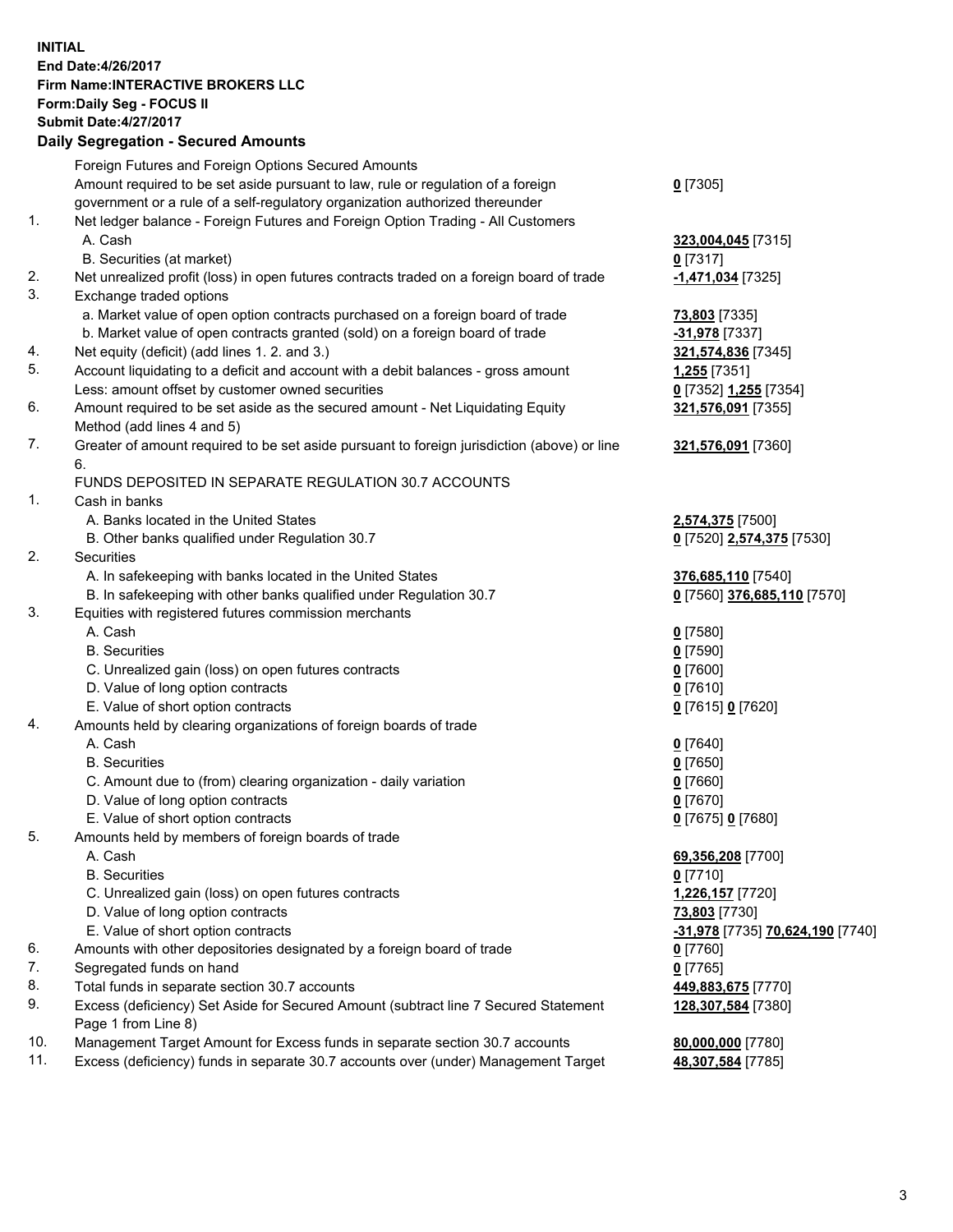**INITIAL End Date:4/26/2017 Firm Name:INTERACTIVE BROKERS LLC Form:Daily Seg - FOCUS II Submit Date:4/27/2017 Daily Segregation - Segregation Statement** SEGREGATION REQUIREMENTS(Section 4d(2) of the CEAct) 1. Net ledger balance A. Cash **3,448,621,268** [7010] B. Securities (at market) **0** [7020] 2. Net unrealized profit (loss) in open futures contracts traded on a contract market **-35,450,938** [7030] 3. Exchange traded options A. Add market value of open option contracts purchased on a contract market **102,640,019** [7032] B. Deduct market value of open option contracts granted (sold) on a contract market **-191,828,360** [7033] 4. Net equity (deficit) (add lines 1, 2 and 3) **3,323,981,989** [7040] 5. Accounts liquidating to a deficit and accounts with debit balances - gross amount **185,773** [7045] Less: amount offset by customer securities **0** [7047] **185,773** [7050] 6. Amount required to be segregated (add lines 4 and 5) **3,324,167,762** [7060] FUNDS IN SEGREGATED ACCOUNTS 7. Deposited in segregated funds bank accounts A. Cash **60,544,855** [7070] B. Securities representing investments of customers' funds (at market) **2,236,248,885** [7080] C. Securities held for particular customers or option customers in lieu of cash (at market) **0** [7090] 8. Margins on deposit with derivatives clearing organizations of contract markets A. Cash **17,991,185** [7100] B. Securities representing investments of customers' funds (at market) **1,323,748,556** [7110] C. Securities held for particular customers or option customers in lieu of cash (at market) **0** [7120] 9. Net settlement from (to) derivatives clearing organizations of contract markets **11,009,277** [7130] 10. Exchange traded options A. Value of open long option contracts **102,626,377** [7132] B. Value of open short option contracts **-191,813,710** [7133] 11. Net equities with other FCMs A. Net liquidating equity **0** [7140] B. Securities representing investments of customers' funds (at market) **0** [7160] C. Securities held for particular customers or option customers in lieu of cash (at market) **0** [7170] 12. Segregated funds on hand **0** [7150] 13. Total amount in segregation (add lines 7 through 12) **3,560,355,425** [7180] 14. Excess (deficiency) funds in segregation (subtract line 6 from line 13) **236,187,663** [7190] 15. Management Target Amount for Excess funds in segregation **155,000,000** [7194] **81,187,663** [7198]

16. Excess (deficiency) funds in segregation over (under) Management Target Amount Excess